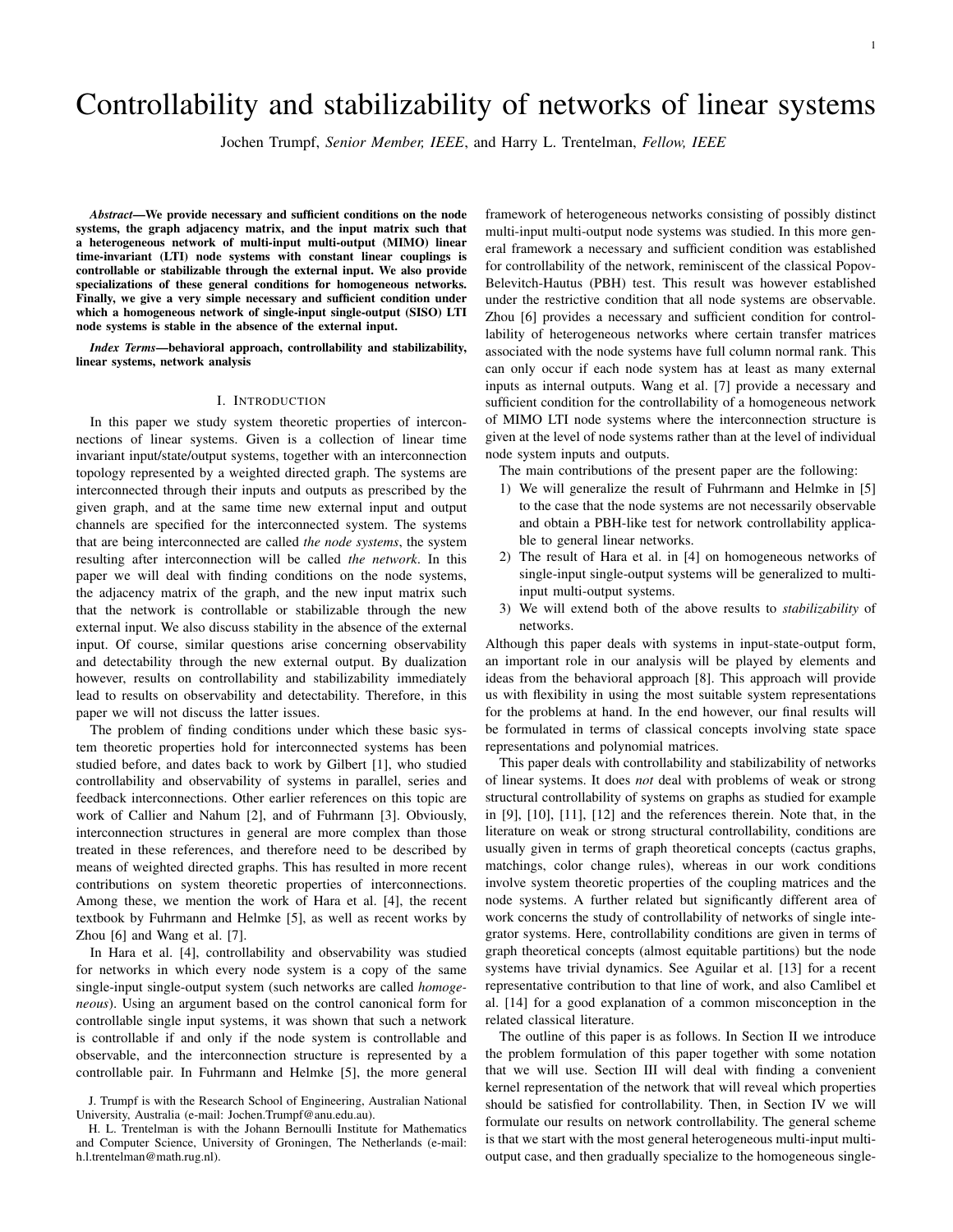



Fig. 1. An example network with two node systems with internal states  $x^{(1)}$ resp.  $x^{(2)}$ . The network has one external input  $u_1$  and two external outputs  $y_1$  and  $y_2$ . The external inputs are connected to node inputs  $v_l^{(k)}$ , while the node outputs  $w_j^{(i)}$  can be connected to external outputs or to node inputs.

input single-output case. In Section V we will extend our results to stabilizability and stability. Concluding remarks can be found in Section VI. In order to enhance readability, some technicalities are deferred to the Appendix in Section VII.

#### II. PROBLEM FORMULATION

We study networks of (finite-dimensional) linear time-invariant node systems of the form

$$
\dot{x}^{(i)} = \alpha^{(i)} x^{(i)} + \beta^{(i)} v^{(i)}, \nw^{(i)} = \gamma^{(i)} x^{(i)},
$$
\n(1)

where  $x^{(i)}(t) \in \mathbb{R}^{n_i}$  denotes the internal state of the *i*-th node system at time  $t, v^{(i)}(t) \in \mathbb{R}^{m_i}$  its input and  $w^{(i)}(t) \in \mathbb{R}^{p_i}$  its output. We assume that there are  $N > 0$  nodes, i.e.  $i = 1, ..., N$ . Our notation mostly follows [5].

The special case where  $\alpha^{(i)} = \alpha^{(0)}$ ,  $\beta^{(i)} = \beta^{(0)}$  and  $\gamma^{(i)} = \gamma^{(0)}$ for all  $i = 1, \ldots, N$ , i.e. where all node system dynamics are the same, is called a *homogeneous* network, while the general case of different node system dynamics is referred to as a *heterogeneous* network. A *single input single output (SISO)* network is a network where  $m_i = p_i = 1$  for all  $i = 1, ..., N$ , i.e. a network consisting of SISO node systems. We will see that homogeneous SISO networks have very special properties.

We consider static linear couplings between the node systems as well as between the external inputs and outputs and the nodes (see Fig. 1). In general, such couplings can be modelled as

$$
v^{(i)} = \sum_{j=1}^{N} A_{ij} w^{(j)} + B_i u,
$$
 (2)

where  $u(t) \in \mathbb{R}^m$  is the external network input, and

$$
y = \sum_{i=1}^{N} C_i w^{(i)},
$$
\n(3)

where  $y(t) \in \mathbb{R}^p$  is the external network output. We will not consider external network outputs for the remainder of this paper.

By introducing the block diagonal matrices

$$
\alpha = \begin{pmatrix} \alpha^{(1)} & 0 & \dots & 0 \\ 0 & \ddots & \ddots & \vdots \\ \vdots & \ddots & \ddots & 0 \\ 0 & \dots & 0 & \alpha^{(N)} \end{pmatrix}, \ \beta = \begin{pmatrix} \beta^{(1)} & 0 & \dots & 0 \\ 0 & \ddots & \ddots & \vdots \\ \vdots & \ddots & \ddots & 0 \\ 0 & \dots & 0 & \beta^{(N)} \end{pmatrix}
$$
  
and  $\gamma = \begin{pmatrix} \gamma^{(1)} & 0 & \dots & 0 \\ 0 & \ddots & \ddots & \vdots \\ \vdots & \ddots & \ddots & 0 \\ 0 & \dots & 0 & \gamma^{(N)} \end{pmatrix}$ 

and the block matrices

$$
A = \begin{pmatrix} A_{11} & \dots & A_{1N} \\ \vdots & & \vdots \\ A_{N1} & \dots & A_{NN} \end{pmatrix} \text{ and } B = \begin{pmatrix} B_1 \\ \vdots \\ B_N \end{pmatrix},
$$

the network (without the external network output) can be compactly represented as

$$
\begin{aligned}\n\dot{x} &= \alpha x + \beta v, \\
w &= \gamma x, \\
v &= Aw + Bu.\n\end{aligned}
$$
(4)

Here we have stacked the individual node system states, inputs and outputs in the obvious way to obtain  $x(t) \in \mathbb{R}^{\sum_{i=1}^{N} n_i}$ ,  $v(t) \in$  $\mathbb{R}^{\sum_{i=1}^{N}m_i}$  and  $w(t) \in \mathbb{R}^{\sum_{i=1}^{N}p_i}$ .

The transfer matrix  $\gamma^{(i)}(sI - \alpha^{(i)})^{-1}\beta^{(i)}$  of node system i from  $v^{(i)}$  to  $w^{(i)}$  will be denoted by  $g^{(i)}(s)$ . The transfer matrix  $\gamma(sI (\alpha)^{-1}\beta$  from the joint input vector v to the joint output vector w is then equal to

$$
G(s) = \begin{pmatrix} g^{(1)}(s) & 0 & \dots & 0 \\ 0 & \ddots & \ddots & \vdots \\ \vdots & \ddots & \ddots & 0 \\ 0 & \dots & 0 & g^{(N)}(s) \end{pmatrix}.
$$

Our goal in this paper is to study controllability and stabilizability of the state x of the network (4) through the external control input  $u$ , and to give characterizations of controllability and stabilizability in terms of properties of the node systems (1) and the coupling matrices  $(A, B)$ . Considering the special case  $B = 0$  (or, equivalently,  $u = 0$ ) we will also obtain characterizations of stability of the network.

#### III. SYSTEM REPRESENTATIONS OF NETWORKS

We will use elements of the behavioral approach [8] in our analysis. The first step in a behavioral analysis is always the choice of a convenient system representation. To this end, it is imperative to think clearly about the selection of variables in the representation. The full behavior B of the network (4), i.e. the linear space of  $C^{\infty}$  solutions of Eqs. (4), has variables  $(x, v, w, u)$ . However, controllability of the network through the external control input  $u$  obviously only depends on the behavior of the variables  $(x, u)$ , i.e. formally, on the projected behavior  $\mathcal{B}_{(x,u)}$  [8]. This behavior can be obtained by elimination of the variables  $(v, w)$  and, by inspection, is given by

$$
\dot{x} = (\alpha + \beta A\gamma)x + \beta Bu. \tag{5}
$$

Together with the output equation

$$
w = \gamma x,\tag{6}
$$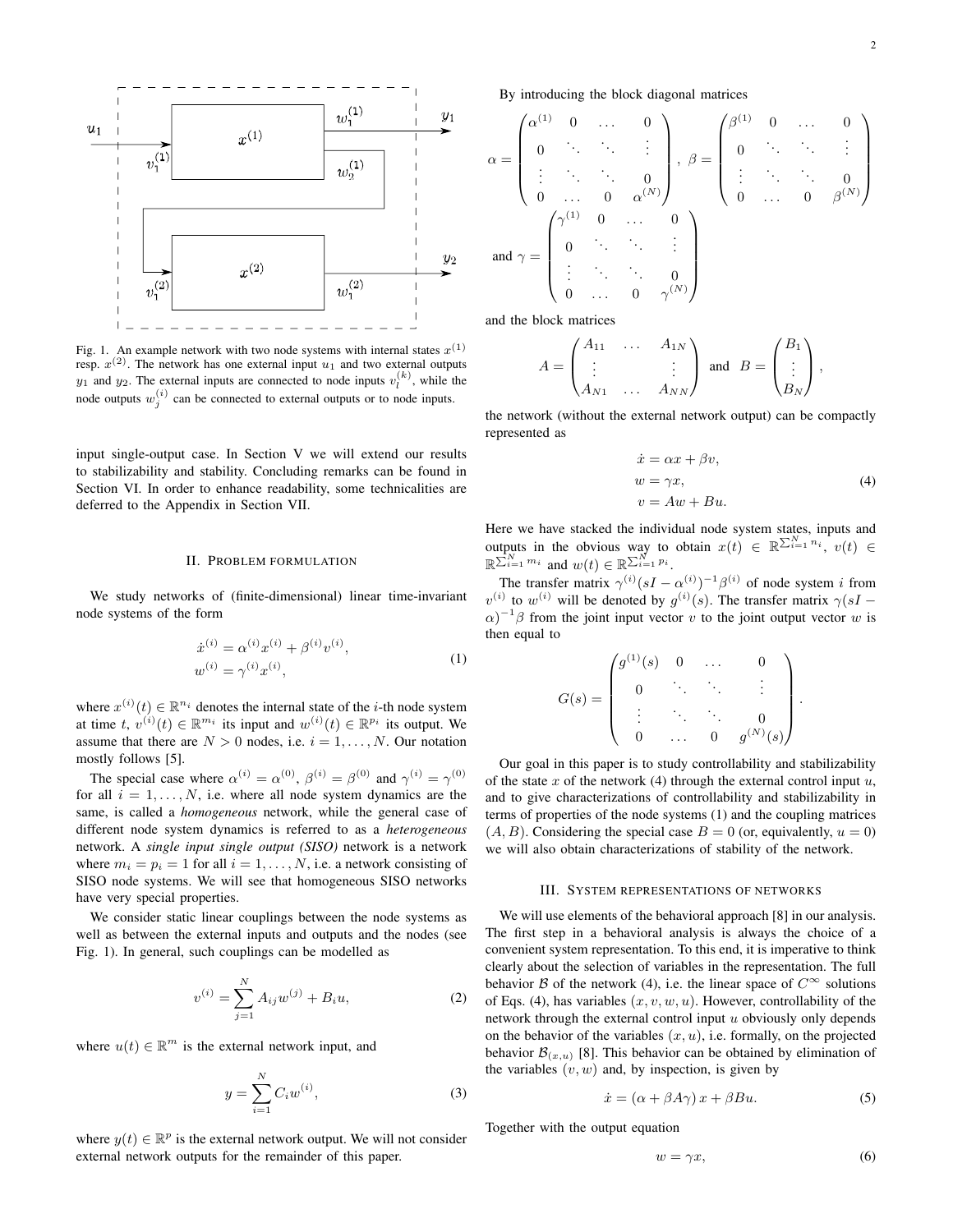this is nothing but a standard linear time-invariant input/state/output system with behavior  $\mathcal{B}_{(x,u,w)}$  where the system matrices  $(\alpha +$  $\beta A\gamma$ ,  $\beta B$ ,  $\gamma$ ) have special structure.

The following proposition shows that controllability of the input/state behavior  $\mathcal{B}_{(x,u)}$  is equivalent to controllability of the input/output behavior  $\mathcal{B}_{(u,w)}$  provided that the state x of system (5) and (6) is observable from  $(u, w)$ , i.e. if system (5) and (6) is observable in the classical sense. Here, controllability of  $\mathcal{B}_{(x,u)}$  and  $\mathcal{B}_{(u,w)}$  is to be understood in the behavioral sense, but note that behavioral controllability of  $\mathcal{B}_{(x,u)}$  is the same as classical controllability [8]. Similarly, the input/state behavior  $\mathcal{B}_{(x,u)}$  is stabilizable in the behavioral sense if and only if the input/output behavior  $\mathcal{B}_{(u,w)}$  is stabilizable in the behavioral sense, provided that system (5) and (6) is observable. Also behavioral stabilizability of  $\mathcal{B}_{(x,u)}$  is the same as classical stabilizability [8]. Note, however, that controllability of  $\mathcal{B}_{(u,w)}$  is *not* the same as classical output controllability.

Proposition 1. *[8, Ex. 6.25] Let* B *be the full behavior of the input/state/output system*

$$
\begin{aligned}\n\dot{x} &= Ax + Bu, \\
y &= Cx\n\end{aligned} \tag{7}
$$

with variables  $(x, u, y)$ *. Then the following holds.* 

- 1) If  $\mathcal{B}_{(x,u)}$  *is controllable, equivalently*  $(A, B)$  *is a controllable pair, then*  $\mathcal{B}_{(u,y)}$  *is controllable.*
- 2) *If*  $\mathcal{B}_{(x,u)}$  *is stabilizable, equivalently*  $(A, B)$  *is a stabilizable pair, then*  $\mathcal{B}_{(u,y)}$  *is stabilizable.*

*Moreover, if* (7) *is observable, then both in 1. and 2. also the converse holds.*

 $\Box$ *Proof.* A proof can be found in the Appendix.

The following lemma shows that observability of the node systems implies observability of system (5) and (6).

#### **Lemma 2.** ( $\gamma$ ,  $\alpha$ ) *observable implies* ( $\gamma$ ,  $\alpha + \beta A\gamma$ ) *observable.*

*Proof.* This follows from the dual of the well known result that controllability is invariant under constant state feedback, see e.g. [15, Ex. 3.9].  $\Box$ 

In order to apply Proposition 1 via Lemma 2, we start with an unobservable/observable Kalman decomposition of each node system

$$
\alpha^{(i)} = \begin{pmatrix} \alpha_{11}^{(i)} & \alpha_{12}^{(i)} \\ 0 & \alpha_{22}^{(i)} \end{pmatrix}, \ \beta^{(i)} = \begin{pmatrix} \beta_1^{(i)} \\ \beta_2^{(i)} \end{pmatrix}, \n\gamma^{(i)} = \begin{pmatrix} 0 & \gamma_2^{(i)} \end{pmatrix},
$$

such that  $(\gamma_2^{(i)}, \alpha_{22}^{(i)})$  is observable. Recall that  $\alpha^{(i)} \in \mathbb{R}^{n_i \times n_i}$ . Let  $n_{i,1}$  and  $n_{i,2}$  be the sizes of  $\alpha_{11}^{(i)}$  and  $\alpha_{22}^{(i)}$ , respectively, so that  $n_{i,1} + n_{i,2} = n_i$ . By stacking all the unobservable node system states into a vector  $x_1$  and separately stacking all the observable node system states into a vector  $x_2$  we can rewrite the collection of the node system dynamics (the uncoupled network dynamics) as

$$
\begin{pmatrix} \dot{x}_1 \\ \dot{x}_2 \end{pmatrix} = \begin{pmatrix} \alpha_{11} & \alpha_{12} \\ 0 & \alpha_{22} \end{pmatrix} \begin{pmatrix} x_1 \\ x_2 \end{pmatrix} + \begin{pmatrix} \beta_1 \\ \beta_2 \end{pmatrix} v,
$$
  

$$
w = \gamma_2 x_2,
$$

where the block system matrices are reordered versions of the block matrices  $(\alpha, \beta, \gamma)$  in Eq. (4) and  $(\gamma_2, \alpha_{22})$  is observable. Note that  $\alpha_{11}$  has size  $\sum_{i=1}^{N} n_{i,1}$ . The joint node transfer matrix is then  $G(s) = \gamma(sI - \alpha)^{-1}\beta = \gamma_2(sI - \alpha_{22})^{-1}\beta_2.$ 

The following trick allows us to apply Proposition 1 via Lemma 2. We introduce additional "virtual" outputs

$$
w' = x_1 \tag{8}
$$

of the node systems to obtain the observable augmented uncoupled network dynamics

$$
\begin{pmatrix}\n\dot{x}_1 \\
\dot{x}_2\n\end{pmatrix} = \begin{pmatrix}\n\alpha_{11} & \alpha_{12} \\
0 & \alpha_{22}\n\end{pmatrix} \begin{pmatrix}\nx_1 \\
x_2\n\end{pmatrix} + \begin{pmatrix}\n\beta_1 \\
\beta_2\n\end{pmatrix} v,
$$
\n
$$
\begin{pmatrix}\nw' \\
w\n\end{pmatrix} = \begin{pmatrix}\nI & 0 \\
0 & \gamma_2\n\end{pmatrix} \begin{pmatrix}\nx_1 \\
x_2\n\end{pmatrix}.
$$
\n(9)

We now augment the network coupling matrices to

$$
\overline{A} = \begin{pmatrix} 0 & A \end{pmatrix} \text{ and } \overline{B} = B \tag{10}
$$

and obtain the new coupling equation

$$
v = \overline{A} \begin{pmatrix} w' \\ w \end{pmatrix} + \overline{B}u = Aw + Bu. \tag{11}
$$

Observe that the  $(x, v, w, u)$  behavior  $\overline{\mathcal{B}}_{(x, v, w, u)}$  of the augmented network (9) and (11) is equal to the full behavior  $\beta$  of the original network as the "virtual" outputs  $w'$  are not connected to any node system inputs. Here,  $x^{\top} = (x_1^{\top}, x_2^{\top})$ . But then  $\overline{\mathcal{B}}_{(x,u)} = \mathcal{B}_{(x,u)}$ .

In the following, we derive a kernel representation of  $\mathcal{B}_{(w',w,u)}$ . By definition,  $\overline{\mathcal{B}} = \overline{\mathcal{B}}_{(x_1, x_2, v, w', w, u)} = \text{Ker} R\left(\frac{d}{dt}\right)$  where

$$
R(s) = \begin{pmatrix} sI - \alpha_{11} & -\alpha_{12} & -\beta_1 & 0 & 0 & 0 \\ 0 & sI - \alpha_{22} & -\beta_2 & 0 & 0 & 0 \\ -I & 0 & 0 & I & 0 & 0 \\ 0 & -\gamma_2 & 0 & 0 & I & 0 \\ 0 & 0 & I & 0 & -A & -B \end{pmatrix}.
$$

By observability of  $(\gamma_2, \alpha_{22})$ , there exist polynomial matrices  $X(s)$  and  $Y(s)$  such that

$$
(X(s) Y(s)) \begin{pmatrix} sI - \alpha_{22} \\ \gamma_2 \end{pmatrix} = I.
$$
 (12)

Choose a left coprime factorization

$$
D_{so}(s)^{-1}N_{so}(s) = \gamma_2 (sI - \alpha_{22})^{-1},
$$

where the subscript 'so' refers to the fact that it is a factorization of the transfer matrix from the (observable parts of) the states to the outputs of all node systems. Compute

$$
\begin{pmatrix}\n* & * & * & * & 0 \\
* & * & * & * & 0 \\
I & \alpha_{12}X(s) & sI - \alpha_{11} & -\alpha_{12}Y(s) & 0 \\
0 & N_{so}(s) & 0 & D_{so}(s) & 0 \\
0 & 0 & 0 & 0 & I\n\end{pmatrix}\nR(s) = \n\begin{pmatrix}\n* & * & * & * & * \\
* & * & * & * & * \\
* & * & * & * & * & * \\
0 & 0 & Z(s) & sI - \alpha_{11} & -\alpha_{12}Y(s) & 0 \\
0 & 0 & -N_{so}(s)\beta_{2} & 0 & D_{so}(s) & 0 \\
0 & 0 & I & 0 & -A & -B\n\end{pmatrix},
$$

where  $Z(s) = -\beta_1 - \alpha_{12}X(s)\beta_2$  and the entries marked with '\*' in the first two rows of the first matrix have been chosen such that the resulting matrix is unimodular; this is possible since  $(N_{so}(s)$   $D_{so}(s))$  is left coprime. Observe that the matrix formed from the first two block columns of  $R(s)$  has full column rank and hence the upper left block of the last matrix in the preceding equation has full column rank; it hence also has full row rank as it is a square matrix. The elimination theorem [8, Theorem 6.2.6] now implies that the lower right block in the last matrix provides a kernel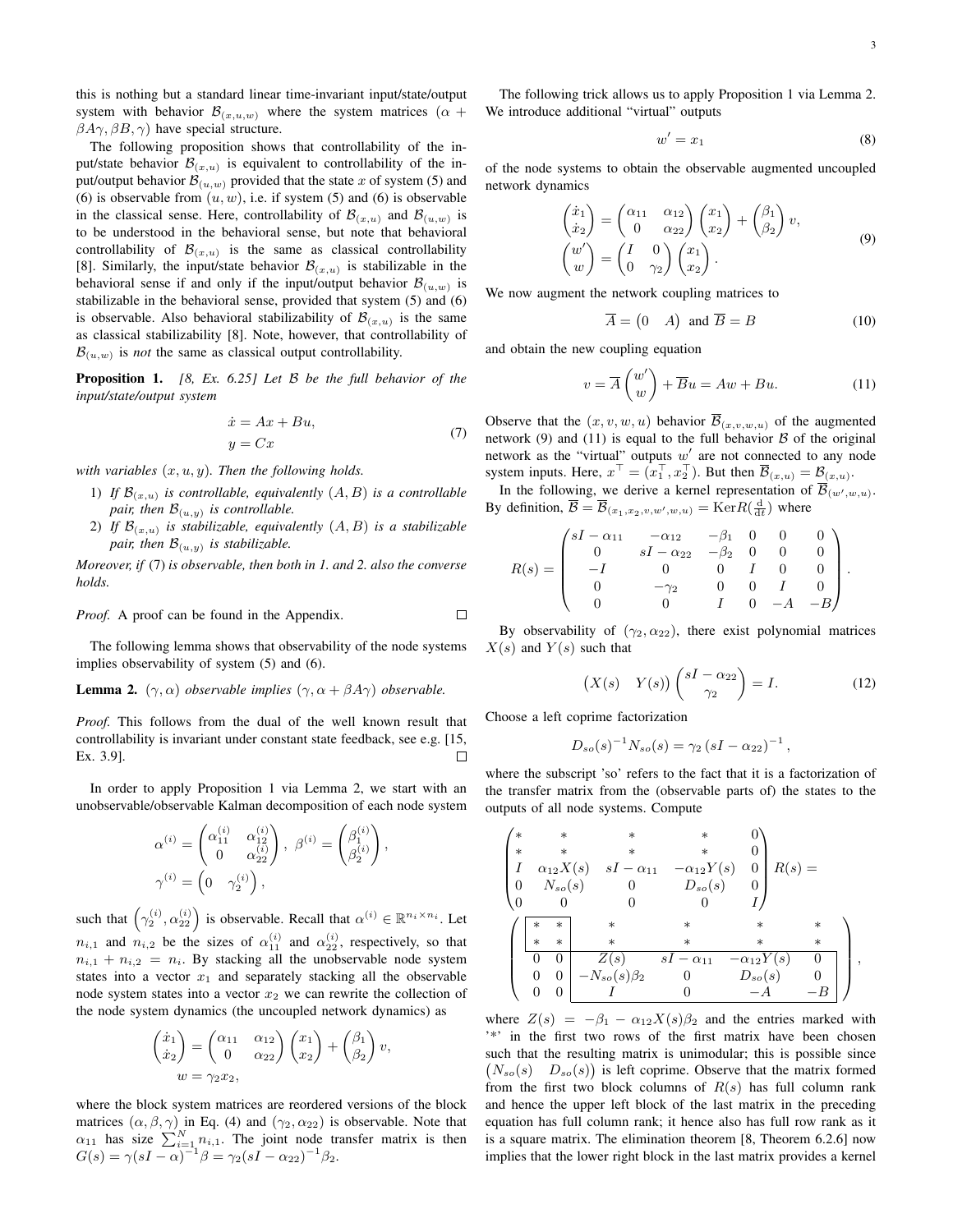representation of  $B_{(v,w',w,u)}$ . We continue by also eliminating v. Compute

$$
\begin{pmatrix}\nI & 0 & -Z(s) \\
0 & I & N_{so}(s)\beta_2 \\
0 & 0 & I\n\end{pmatrix}\n\begin{pmatrix}\nZ(s) & sI - \alpha_{11} & -\alpha_{12}Y(s) & 0 \\
-N_{so}(s)\beta_2 & 0 & D_{so}(s) & 0 \\
I & 0 & -A & -B\n\end{pmatrix}
$$
\n
$$
= \begin{pmatrix}\n0 & sI - \alpha_{11} & -\alpha_{12}Y(s) + Z(s)A & Z(s)B \\
0 & 0 & D_{so}(s) - N_{so}(s)\beta_2A & -N_{so}(s)\beta_2B \\
I & 0 & -A & -B\n\end{pmatrix}
$$

then the elimination theorem yields  $\overline{B}_{(w',w,u)} = \text{Ker}P(\frac{d}{dt})$  where

$$
P(s) = \begin{pmatrix} sI - \alpha_{11} & -\alpha_{12}Y(s) + Z(s)A & Z(s)B \\ 0 & D_{so}(s) - N_{so}(s)\beta_2 A & -N_{so}(s)\beta_2 B \end{pmatrix}
$$

Recall that here  $Z(s) = -\beta_1 - \alpha_{12}X(s)\beta_2$ , the polynomial matrices  $X(s)$  and  $Y(s)$  are given by (12) and  $D_{so}(s)^{-1}N_{so}(s) =$  $\gamma_2 (sI - \alpha_{22})^{-1}$  is a left coprime factorization.

### IV. NETWORK CONTROLLABILITY

The following is our key result on network controllability. Please refer to Section III for the notation used in the theorem statement.

Theorem 3. *The network* (4) *is controllable if and only if the polynomial matrix*

$$
P(s) = \begin{pmatrix} sI - \alpha_{11} & -\alpha_{12}Y(s) + Z(s)A & Z(s)B \\ 0 & D_{so}(s) - N_{so}(s)\beta_2A & -N_{so}(s)\beta_2B \end{pmatrix}
$$

*is left prime.*

*Proof.* The input/state/output system obtained by plugging Eq. (11) into Eq. (9) has behavior  $\overline{\mathcal{B}}_{(x,w',w,u)}$ , and is observable by Lemma 2. Hence, controllability of  $\overline{\mathcal{B}}_{(x,u)} = \overline{\mathcal{B}}_{(x,u)}$  is equivalent to controllability of  $\mathcal{B}_{(w',w,u)}$  by Proposition 1. A full row rank kernel representation of  $\overline{\mathcal{B}}_{(w',w,u)}$  is given by the matrix  $P(s)$  and the result now follows from [8, Theorem 5.2.10].  $\Box$ 

Note that the matrix  $P(s)$  in the above theorem is in general significantly smaller than the matrix in a classical, directly applied PBH-test would be. In the sequel we will obtain several consequences of the key result of Theorem 3. However, before embarking on this, we first formulate a basic result that establishes a relation between our special factorization  $D_{so}^{-1}(s)N_{so}(s)\beta_2$  of the joint node transfer matrix  $\gamma (sI - \alpha)^{-1} \beta = \gamma_2 (sI - \alpha_{22})^{-1} \beta_2$  and any arbitrary left coprime factorization of this transfer matrix.

**Lemma 4.** Let  $D(s)^{-1}N(s)$  be any left coprime factorization of  $\gamma(sI - \alpha)^{-1}\beta$ . Assume that  $(\alpha, \beta)$  is a controllable pair. Then  $D_{so}^{-1}(s)N_{so}(s)\beta_2$  is also a left coprime factorization and there exists *a unimodular polynomial matrix* U(s) *such that*

$$
(D_{so}(s) - N_{so}(s)\beta_2) = U(s) (D(s) - N(s)).
$$

*Proof.* This follows immediately from Lemma 22 and Lemma 23 in the Appendix.  $\Box$ 

Then, as a first consequence of Theorem 3 we recover a result by Fuhrmann and Helmke [5, Theorem 9.8] that is reminiscent of the classical Popov-Belevitch-Hautus test (PBH test) for controllability. The result deals with the special case where all node systems are controllable and observable.

Corollary 5. [Fuhrmann-Helmke test] *Assume that all node systems are controllable and observable. Let*  $D(s)^{-1}N(s)$  *be any left coprime factorization of*  $\gamma (sI - \alpha)^{-1}$   $\beta$ *. Then the network* (4) *is controllable if and only if the polynomial matrix*

$$
(D(s) - N(s)A - N(s)B)
$$
\n(13)

## *is left prime.*

.

*Proof.* By observability, the first block row in  $P(s)$  is not present. The result then follows immediately from Theorem 3 and Lemma 4.

Before proceeding, we make the trivial observation that controllability of all node systems is a necessary condition for controllability of the network (4).

**Lemma 6.** If the network (5) is controllable then all pairs  $(\alpha^{(i)}, \beta^{(i)})$ ,  $i = 1, 2, \ldots, N$  are controllable.

*Proof.* Let  $\eta \in \mathbb{C}^{\sum_{i=1}^{N} n_i}$  and  $\lambda \in \mathbb{C}$  be such that  $\eta^* \beta = 0$  and  $\eta^*\alpha = \lambda \eta^*$ . Then  $\eta^*(\alpha + \beta A \gamma) = \eta^*\alpha = \lambda \eta^*$  and controllability of the network implies  $\eta = 0$ . It follows that the pair  $(\alpha, \beta)$  is controllable and hence all pairs  $(\alpha^{(i)}, \beta^{(i)}), i = 1, 2, ..., N$  are controllable.  $\Box$ 

Returning now to the general case that not all node systems are required to be observable, the following result gives a necessary condition on the rank of the external input matrix  $B$  for the network to be controllable. The result gives a necessary lower bound on the rank of  $B$  in terms of the number of unobservable agents that share a common unobservable eigenvalue.

Theorem 7. *Assume that among the* N *node systems* (1) *there are* k *unobservable ones, indexed by, say* i1, i2, . . . ik*. Moreover, assume these have at least one unobservable eigenvalue in common, i.e., there exists*  $\lambda \in \mathbb{C}$  *such that*  $\lambda$  *is an unobservable eigenvalue of the* pair  $(\gamma^{(j)}, \alpha^{(j)})$  for  $j = i_1, i_2, \ldots, i_k$  with geometric multiplicities  $\ell_1, \ldots, \ell_k$ , respectively. Then the network is controllable only if rank $(B) \geq \sum_{i=1}^{k} \ell_i \geq k$ .

*Proof.* Let  $P(s)$  be given by (3). Obviously, for any  $\lambda \in \mathbb{C}$  we must have rank $(P(\lambda)) \le$  rowdim $(P)$ , where 'rowdim' denotes the number of rows. Counting this number of rows we find

rowdim
$$
(P)
$$
 =  $\sum_{i=1}^{N} n_{i,1} + \sum_{i=1}^{N} p_i$ . (14)

Now let  $\lambda$  be a joint unobservable eigenvalue of k node systems with respective multiplicities  $\ell_1, \ldots, \ell_k$ . Then  $\lambda$  must be at least a  $\sum_{i=1}^{k} \ell_i$ -fold eigenvalue of  $\alpha_{11}$  and hence rank $(\lambda I - \alpha_{11}) \le \sum_{i=1}^{N} n_{i,1} - \sum_{i=1}^{k} \ell_i$ . Now looking at the column space of  $P(\lambda)$  we estimate:

rank
$$
(P(\lambda)) \le \sum_{i=1}^{N} n_{i,1} - \sum_{i=1}^{k} \ell_i + \sum_{i=1}^{N} p_i + \text{rank}(B).
$$
 (15)

Now assume that the network is controllable. Then by Theorem 3,  $P(\lambda)$  has full row rank, i.e.,  $\text{rank}(P(\lambda)) = \text{rowdim}(P)$ . By combining (14) and (15) this implies  $\text{rank}(B) \ge \sum_{i=1}^{k} \ell_i \ge k$ .

#### *A. Controllability of homogeneous networks*

Note that the previous results were all concerned with the heterogeneous case. We will now specialize to the case that the network is homogeneous, i.e., all node systems are identical, and given by the triple  $(\alpha^{(0)}, \beta^{(0)}, \gamma^{(0)})$ . If the node system is unobservable, then a necessary condition for controllability of the network is that the rank of  $B$  is at least equal to the number of nodes.

Corollary 8. *Assume the network is homogeneous. Assume that the node system is unobservable with an unobservable eigenvalue of geometric multiplicity* `*. Then the network is controllable only if* rank $(B) \geq N\ell \geq N$ .

 $\Box$ 

*Proof.* This follows immediately from Theorem 7.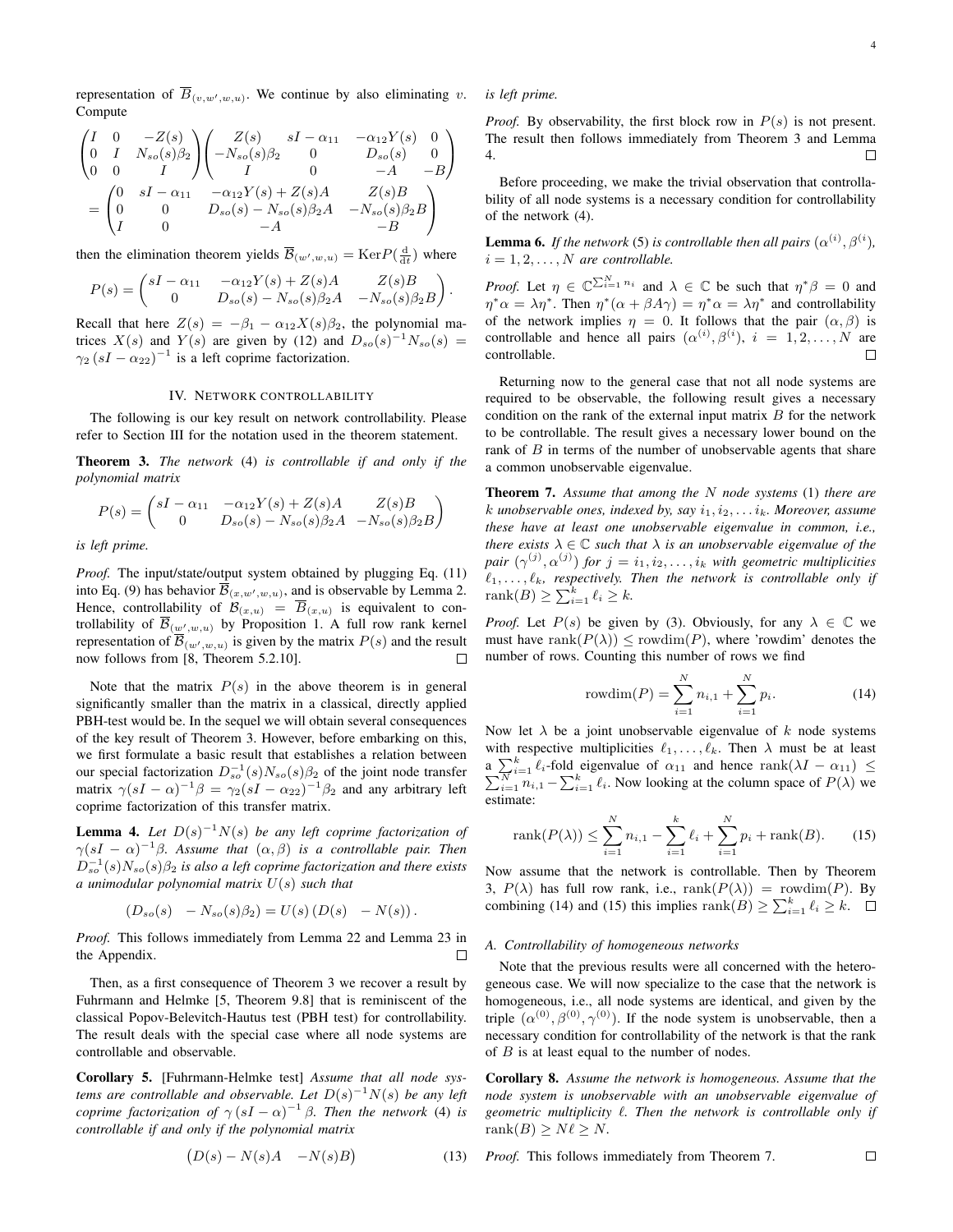By collecting the above results we arrive at the following consequence of Theorem 3, again concerning the homogeneous case.

**Theorem 9.** Assume the network is homogeneous. Let  $D(s)^{-1}N(s)$ *be a left coprime factorization of*  $\gamma (sI - \alpha)^{-1}$   $\beta$ . Assume that  $rank(B) < N$ . Then the network is controllable if and only if the *node system is controllable and observable, and*

$$
(D(s) - N(s)A - N(s)B) \tag{16}
$$

*is left prime.*

*Proof.* If  $rank(B) < N$  then by Corollary 8 the node system is observable. Controllability of the node system follows from Lemma 6. By applying Corollary 5 we then obtain that (16) is left prime. The converse follows immediately from Corollary 5.  $\Box$ 

Specializing even further, we now consider the case that the network is homogeneous and the node system is a single input single output system. Note that in that case the input matrix  $B$  has  $N$  rows. Thus, either  $rank(B) = N$  or  $rank(B) < N$ . In case that B has full row rank N, the corresponding network turns out to be controllable if and only if the node system is controllable, irrespective of the coupling matrix A. The case that  $rank(B) < N$  is the main result of Hara et al. [4, Proposition 3.1]. We recover this result as a special case of our Theorem 9.

Corollary 10. *Assume the network is homogeneous and the node system is a single-input single-output system. Then the following holds.*

- 1) If  $\text{rank}(B) = N$  *then the network is controllable if and only if the node system is controllable.*
- 2) If  $\text{rank}(B) < N$  *then the network is controllable if and only if the node system is controllable and observable, and the pair* (A, B) *is controllable.*

*Proof.* A proof of 1. can be given using the PBH test. Assume the node system is controllable and let  $\eta \in \mathbb{C}^{\sum_{i=1}^{N} n_i}$  and  $\lambda \in \mathbb{C}$  be such that  $\eta^* \beta B = 0$  and  $\eta^* (\alpha + \beta A \gamma) = \lambda \eta^*$ . Since B has full row rank this implies  $\eta^* \beta = 0$  and hence  $\eta^* \alpha = \lambda \eta^*$ . Controllability of the node system then implies  $\eta = 0$ , so the network is controllable. The converse implication follows from Lemma 6.

We will now prove 2. First note that a left coprime factorization  $D(s)^{-1}N(s)$  of  $\gamma(sI-\alpha)^{-1}\beta$  is obtained by taking a left coprime factorization  $d(s)^{-1}n(s)$  of  $\gamma^{(0)}(sI - \alpha^{(0)})^{-1}\beta^{(0)}$ , and then putting  $D(s) := d(s)I$  and  $N(s) = n(s)I$ , with I the  $N \times N$ identity matrix. Then (16) reduces to

$$
(d(s)I - n(s)A - n(s)B) \tag{17}
$$

First assume that the network is controllable. Lemma 6 then yields controllability of the node system. Moreover, by Theorem 9, the node system is observable and (17) is left prime. We want to prove that for each  $\mu \in \mathbb{C}$  the complex matrix  $(\mu I - A - B)$  has full row rank. To prove this, let  $\mu$  be given. Consider the polynomial equation  $d(s) - \mu n(s) = 0$  in the unknown s. Clearly it has a solution, say  $\lambda \in \mathbb{C}$ . Note that  $n(\lambda) \neq 0$  for otherwise we would also have  $d(\lambda) =$ 0 which would contradict coprimeness of  $d(s)$  and  $n(s)$ . Thus we obtain  $\mu = \frac{d(\lambda)}{n(\lambda)}$ . Since

$$
(d(\lambda)I - n(\lambda)A - n(\lambda)B) \tag{18}
$$

has full row rank, the same now holds for  $(\mu I - A - B)$ .

We will now prove the converse implication. Assume that the node system is controllable and assume that  $(A, B)$  is controllable. Our aim is to show that (18) has full row rank for all  $\lambda \in \mathbb{C}$ . Take any  $\lambda$ . If  $n(\lambda) \neq 0$  then define  $\mu := \frac{d(\lambda)}{n(\lambda)}$ . Since  $(\mu I - A - B)$  has full row rank the same now holds for (18). On the other hand, if  $n(\lambda) = 0$  then necessarily  $d(\lambda) \neq 0$ . This again follows from the fact that  $n(s)$  and  $d(s)$  are coprime. Also in that case (18) has full row rank and hence (17) is left prime. Together with observability of the node system, an application of Theorem 9 then completes the proof.  $\Box$ 

Remark 11. For the homogeneous SISO case, Corollary 10 gives a complete picture of how to express controllability of the network in terms of conditions on the node system and the coupling matrices. In particular, for the case rank( $B$ )  $\lt N$  these involve two conditions on the node system only (controllablity and observability) and a condition on the coupling matrices only (controllability). For the case rank $(B) = N$  there is only a condition on the node system (controllability). This is in contrast with the homogeneous MIMO case: for the case  $rank(B) < N$  we have conditions in terms of the node system only (again controllability and observability), but the left primeness condition on (16) involves both the node system and the coupling matrices. In addition, it not clear how to obtain similar necessary and sufficient conditions for the case that  $rank(B) \geq N$ . Note that in the MIMO case, B has  $Nm_0$  rows, where  $m_0$  is the number of inputs of the node system. Of course, if  $\text{rank}(B) = Nm_0$ (full row rank) then, like in the SISO case, controllability of the network is equivalent to controllability of the node system. A complete picture for the case that  $N \leq \text{rank}(B) < Nm_0$  remains unclear beyond the general condition given in Theorem 3.

### V. NETWORK STABILIZABILITY

We now turn to necessary and sufficient conditions for stabilizability of the network. While doing this, we will also address the issue of stability. In particular, we aim at finding conditions, preferably in terms of conditions on the node systems and conditions on the coupling matrices, under which the network (5) is stabilizable by means of the external input  $u$ . The development will follow that of the controllability case and therefore some of the details will be omitted.

Again, we will use results from the behavioral approach [8] whenever convenient. We refer to Section III for the notation used in the sequel. Recall that  $D_{so}(s)^{-1}N_{so}(s) = \gamma_2 (sI - \alpha_{22})^{-1}$  is a left coprime factorization and that  $X(s)$  and  $Y(s)$  are polynomial matrices such that (12) holds; these exist by observability. We now state necessary and sufficient conditions for network stabilizability.

Theorem 12. *The network* (4) *is stabilizable if and only if the complex matrix*

$$
P(\lambda) = \begin{pmatrix} \lambda I - \alpha_{11} & -\alpha_{12} Y(\lambda) + Z(\lambda) A & Z(\lambda) B \\ 0 & D_{so}(\lambda) - N_{so}(\lambda) \beta_2 A & -N_{so}(\lambda) \beta_2 B \end{pmatrix}
$$

*has full row rank for all*  $\lambda \in \mathbb{C}$  *with*  $\text{Re}(\lambda) \geq 0$ *.* 

*Proof.* Again, the input/state/output system obtained by plugging Eq. (11) into Eq. (9) has behavior  $\overline{\mathcal{B}}_{(x,w',w,u)}$  and is observable by Lemma 2. Hence, stabilizability of  $\mathcal{B}_{(x,u)} = \overline{B}_{(x,u)}$  is equivalent to stabilizability of  $\mathcal{B}_{(w',w,u)}$  by Proposition 1. Since a full row rank kernel representation of  $\overline{\mathcal{B}}_{(w',w,u)}$  is given by the matrix  $P(s)$ , the result then follows from [8, Theorem 5.2.30].  $\Box$ 

We now turn to studying the consequences of this theorem. Before doing this we formulate the following lemma on coprime factorizations of  $G(s) = \gamma (sI - \alpha)^{-1} \beta = \gamma_2 (sI - \alpha_{22})^{-1} \beta_2$ .

**Lemma 13.** Let  $D(s)^{-1}N(s)$  be any left coprime factoriza*tion of*  $\gamma(sI - \alpha)^{-1}\beta$ . Assume that  $(\alpha, \beta)$  is stabilizable. Then  $(D_{so}(\lambda) - N_{so}(\lambda)\beta_2)$  *has full row rank for all*  $\lambda \in \mathbb{C}$  *with*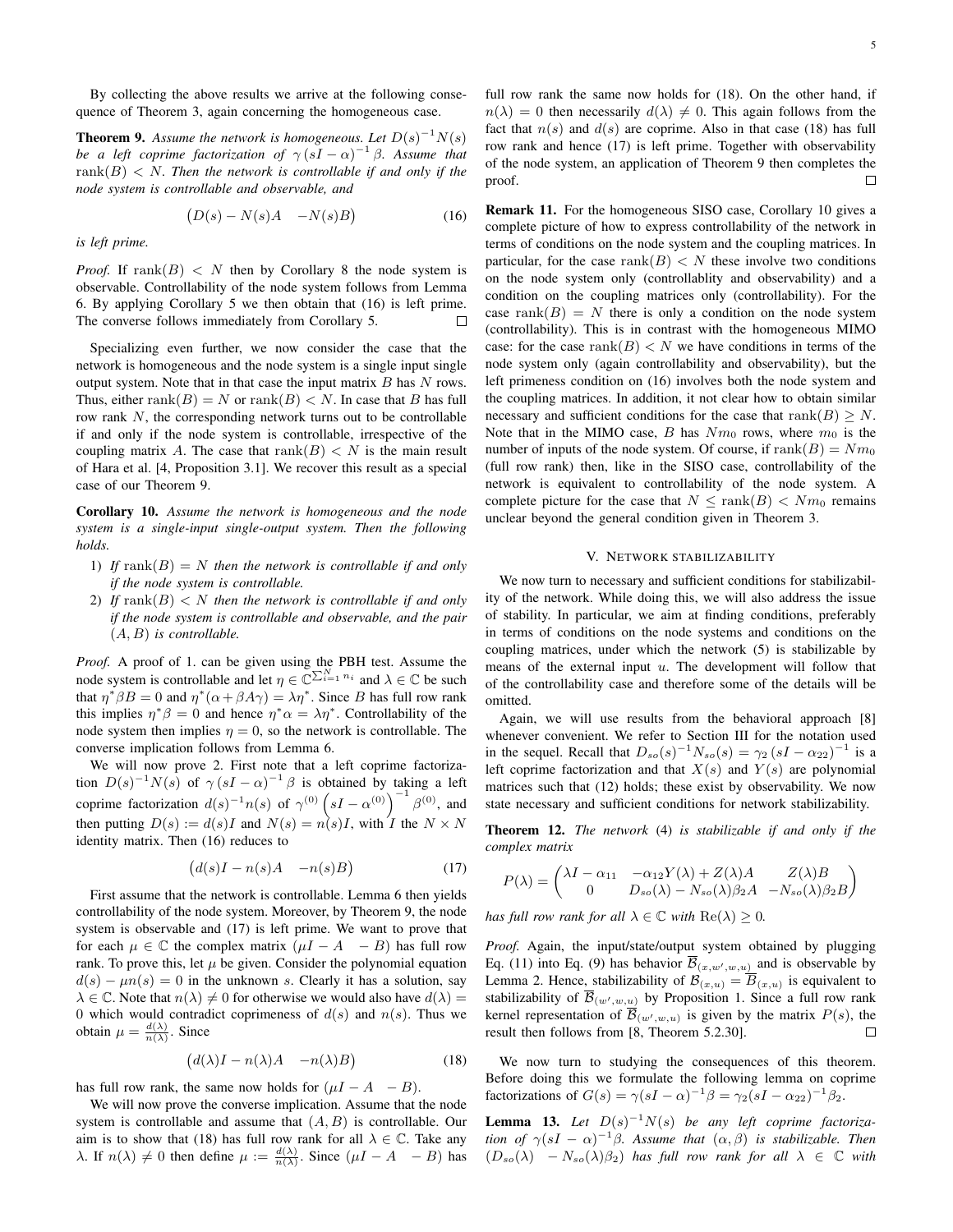$\text{Re}(\lambda) > 0$  *and there exists a polynomial matrix*  $W(s)$  *such that*  $W(\lambda)$  *is nonsingular for all*  $\lambda \in \mathbb{C}$  *with*  $\text{Re}(\lambda) \geq 0$  *and* 

$$
(D_{so}(s) - N_{so}(s)\beta_2) = W(s) (D(s) - N(s)).
$$

*Proof.* This follows immediately from Lemma 22 and Lemma 23 in the Appendix. Г

For the special case that all node systems are stabilizable and detectable we can now formulate an obvious Fuhrmann-Helmke test for stabilizability, analogous to the test for controllability in Corollary 5.

Corollary 14. *Assume that all node systems are stabilizable and detectable. Let* D(s) <sup>−</sup><sup>1</sup>N(s) *be a left coprime factorization of*  $\gamma (sI - \alpha)^{-1}$   $\beta$ . Then the network (4) is stabilizable if and only if

$$
(D(\lambda) - N(\lambda)A - N(\lambda)B) \tag{19}
$$

*has full row rank for all*  $\lambda \in \mathbb{C}$  *with*  $\text{Re}(\lambda) \geq 0$ *.* 

*Proof.* If the network is stabilizable, then by Theorem 12 the matrix formed by the lower right blocks in  $P(\lambda)$  must have full row rank for all  $\lambda \in \mathbb{C}$  with  $\text{Re}(\lambda) \geq 0$ . By Lemma 13 the same then holds for (19). The converse follows similarly, with the additional observation that, by detectability,  $\lambda I - \alpha_{11}$  is nonsingular for all  $\lambda \in \mathbb{C}$  with  $\text{Re}(\lambda) \geq 0.$  $\Box$ 

We now first make the observation that stabilizability of all node systems is necessary for stabilizability of the network. Similar to the controllability case in Lemma 6, a proof can be given using the PBH test and will be omitted here.

**Lemma 15.** If the network (5) is stabilizable then all pairs  $(\alpha^{(i)}, \beta^{(i)})$  $(i = 1, 2, \ldots, N)$  are stabilizable.

In the sequel we will return to the general situation that not all node systems are detectable. Then we have the following lower bound on the rank of the input matrix  $B$  for network stabilizability.

Theorem 16. *Assume that among the* N *node systems* (1) *there are* k *nondetectable ones, indexed by, say* i1, i2, . . . ik*. Moreover, assume that there exists a common*  $\lambda \in \mathbb{C}$  *with*  $\text{Re}(\lambda) \geq 0$  *such that*  $\lambda$  *is an unobservable eigenvalue of the pair*  $(\gamma^{(j)}, \alpha^{(j)})$  *for*  $j = i_1, i_2, \ldots, i_k$ with geometric multiplicities  $\ell_1, \ldots, \ell_k$ , respectively. Then the net*work is stabilizable only if*  $\text{rank}(B) \ge \sum_{i=1}^k \ell_i \ge k$ .

*Proof.* A proof runs along the same lines as the proof of Theorem 7, where now  $\lambda \in \mathbb{C}$  is a joint unobservable eigenvalue with  $\text{Re}(\lambda) \geq 0$ . The details are omitted.  $\Box$ 

### *A. Stabilizability of homogeneous networks*

Again, all previous results deal with the heterogeneous multi-input multi-output (MIMO) case. We will now consider the case that the network is homogeneous. In that case we have the following result.

Corollary 17. *Assume the network is homogeneous. Assume that the node system is nondetectable with an unobservable eigenvalue of geometric multiplicity* `*. Then the network is stabilizable only if* rank $(B) \geq N\ell \geq N$ .

The following analogue of Theorem 9 now follows.

**Theorem 18.** Assume the network is homogeneous. Let  $D(s)^{-1}N(s)$ *be a left coprime factorization of*  $\gamma (sI - \alpha)^{-1}$   $\beta$ . Assume that  $rank(B) < N$ . Then the network is stabilizable if and only if the *node system is stabilizable and detectable, and*

$$
(D(\lambda) - N(\lambda)A - N(\lambda)B) \tag{20}
$$

*has full row rank for all*  $\lambda \in \mathbb{C}$  *with*  $\text{Re}(\lambda) \geq 0$ *.* 

*Proof.* Let  $\text{rank}(B) < N$ . If the network is stabilizable then by Corollary 17 the node system is detectable. By Lemma 15 the node system is stabilizable. By Corollary 14, (20) then has full row rank for all  $\lambda \in \mathbb{C}$  with  $\text{Re}(\lambda) \geq 0$ . The converse follows immediately from Corollary 14. □

Finally, we specialize to the homogeneous SISO case to obtain an extension of the controllability result of Hara et al. [4] dealing with stabilizability. In the following, let

$$
g^{(0)}(s) = \gamma^{(0)} \left( sI - \alpha^{(0)} \right)^{-1} \beta^{(0)} \tag{21}
$$

be the transfer function of the node system. We have the following characterization of stabilizability of the network in terms of the node system and the coupling matrices.

Theorem 19. *Assume the network is homogeneous and the node system is a single-input single-output system with transfer function*  $g^{(0)}(s)$ , cf. (21). Then the following holds.

- 1) If  $\text{rank}(B) = N$  *then the network is stabilizable if and only if the node system is stabilizable.*
- 2) If  $\text{rank}(B) < N$  *then the network is stabilizable if and only if the node system is stabilizable and detectable, and*

$$
\left(\frac{1}{g^{(0)}(\lambda)}I - A - B\right) \tag{22}
$$

*has full row rank for all*  $\lambda \in \mathbb{C}$  *with*  $\text{Re}(\lambda) \geq 0$  *and*  $g^{(0)}(\lambda) \neq 0$ 0*.*

*Proof.* As in the proof of Corollary 10, let the polynomials  $d(s)$ and  $n(s)$  be obtained by taking a coprime factorization  $d(s)^{-1}n(s)$ of  $g^{(0)}(s)$ . Assume that the network is stabilizable. By Lemma 15 and Theorem 18 we have that the node system is stabilizable and detectable, and

$$
(d(\lambda)I - n(\lambda)A - n(\lambda)B) \tag{23}
$$

has full row rank for all  $\lambda \in \mathbb{C}$  with  $\text{Re}(\lambda) \geq 0$ . Take any such  $\lambda$  with  $g^{(0)}(\lambda) = d(\lambda)^{-1}n(\lambda) \neq 0$ . Then  $n(\lambda) \neq 0$ . Noting that  $\frac{1}{g^{(0)}(\lambda)} = \frac{d(\lambda)}{n(\lambda)}$ , the condition (22) then follows.

We now prove the converse. Assume the node system is stabilizable and assume that (22) holds for all  $\text{Re}(\lambda) \ge 0$  with  $g^{(0)}(\lambda) \ne 0$ . For such  $\lambda$  we clearly have  $n(\lambda) \neq 0$  so (23) has full row rank. It remains to show that this also holds for  $\text{Re}(\lambda) \ge 0$  with  $g^{(0)}(\lambda) = 0$ . For such  $\lambda$  we have  $n(\lambda) = 0$ . By coprimeness of  $n(s)$  and  $d(s)$  we then have that  $d(\lambda) \neq 0$  so also in this case we have that (23) has full row rank. Thus, (20) has full row rank for all  $\lambda \in \mathbb{C}$  with  $\text{Re}(\lambda) \geq 0$ . Together with detectability of the node system the result then follows from Theorem 18.  $\Box$ 

Unlike in the case of controllability, the full row rank condition on (22) does not reduce to ordinary stabilizability of the pair  $(A, B)$ . The following example illustrates this.

Example 20. As node system take the stabilizable and detectable system  $\dot{x}^{(0)} = ax^{(0)} + v^{(0)}, w^{(0)} = x^{(0)}$  with  $a \in \mathbb{R}$ . Its transfer function is  $g^{(0)}(s) = \frac{1}{s-a}$ . For given coupling matrices  $(A, B)$ , network stabilizability then holds if and only if  $((\lambda - a)I - A - B)$ has full row rank for all  $\lambda \in \mathbb{C}$  with  $\text{Re}(\lambda) \geq 0$ . This is equivalent with the condition that  $(\mu I - A - B)$  has full row rank for all  $\mu \in \mathbb{C}$  with  $\text{Re}(\mu) \ge -a$ , in other words: stabilizability with respect to the stability domain  $\{\mu \in \mathbb{C} \mid \text{Re}(\mu) < -a\}.$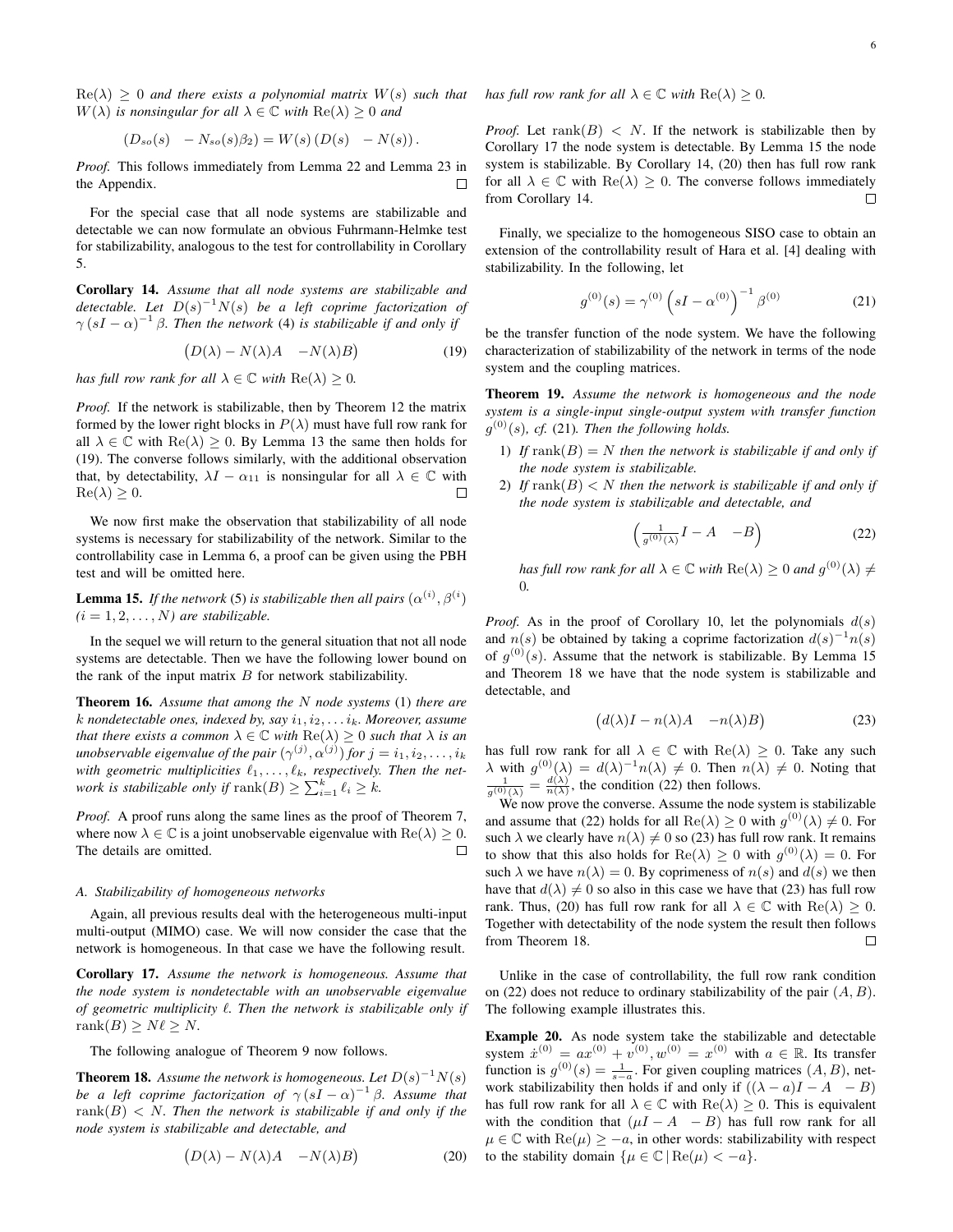#### *B. Stability of autonomous networks*

Finally, we turn to the question under which conditions on the node systems and coupling matrix A the autonomous network

$$
\dot{x} = (\alpha + \beta A \gamma) x \tag{24}
$$

is stable. Obviously, the network is stable if and only if it is stabilizable with  $B = 0$ . Clearly then, in the (most general) heterogeneous MIMO case, we obtain from Theorem 12 that the network is stable if and only if

$$
P(s) = \begin{pmatrix} sI - \alpha_{11} & -\alpha_{12}Y(s) + Z(s)A \\ 0 & D_{so}(s) - N_{so}(\lambda)\beta_2 A \end{pmatrix}
$$
 (25)

is Hurwitz. It follows that all eigenvalues of  $\alpha_{11}$  must have negative real part, so all node systems must be detectable. From Lemma 15 also all node systems must be stabilizable.

In case the network is MIMO but homogeneous, it follows immediately from this that the network is stable if and only if the node system is stabilizable and detectable and  $(D(s) - N(s)A)$  is Hurwitz, where  $D(s)^{-1}N(s)$  is a left coprime factorization of  $\gamma(sI - \alpha)^{-1}\beta$ .

We finally look at the homogeneous SISO case to obtain the following immediate consequence of Theorem 19.

Corollary 21. *Assume the network is homogeneous and the node system is a single-input single-output system with transfer function*  $g^{(0)}(s)$ , cf. (21). Then the network is stable if and only if the node *system is stabilizable and detectable, and*

$$
\frac{1}{g^{(0)}(\lambda)}I - A\tag{26}
$$

*is nonsingular for all*  $\lambda \in \mathbb{C}$  *with*  $\text{Re}(\lambda) \geq 0$  *and*  $g^{(0)}(\lambda) \neq 0$ *.* 

### VI. CONCLUSIONS

In this paper we have studied controllability, stabilizability and stability of networks of linear systems. In particular, we have established necessary and sufficient conditions for controllability of heterogeneous networks of MIMO node systems, generalizing a controllability condition of Fuhrmann and Helmke [5] to the case that the node system is not necessarily observable. For the case of homogeneous networks of MIMO nodes we have shown that if the rank of the external input matrix is strictly less than the number of nodes, then observability of the node system is even a necessary condition for controllability. This result can also be considered as a MIMO extension of a similar result of Hara et al. [4] on SISO node systems. Finally, we have extended our results on controllability to conditions for stabilizability and stability of networks. In particular, we have extended the celebrated result of Hara et al. [4] to conditions for stabilizability of homogeneous networks of SISO node systems.

#### VII. APPENDIX

In this appendix we collect some technicalities needed in this paper.

## Proof of Proposition 1.

We prove 2. Let  $(u, y)$  be a trajectory in  $\mathcal{B}_{(u, y)}$ . There exists x such that  $y = Cx$ , and  $(x, u) \in \mathcal{B}_{(x, u)}$ . Since  $\mathcal{B}_{(x, u)}$  is stabilizable, there exists  $(x', u') \in \mathcal{B}_{(x,u)}$  such that  $(x'(t), u'(t)) \to 0$  as  $t \to \infty$  and  $(x(t), u(t)) = (x'(t), u'(t))$  for all  $t \leq 0$ . Define  $y' = Cx'$ . Then  $(u', y') \in \mathcal{B}_{(u,y)}, (u'(t), y'(t)) \to 0$  as  $t \to \infty$  and  $(u(t), y(t)) =$  $(u'(t), y'(t))$  for all  $t \leq 0$ . This shows that  $\mathcal{B}_{(u,y)}$  is stabilizable.

Assume now that (7) is observable. Then in particular it is detectable. Let  $(x, u)$  be a trajectory in  $\mathcal{B}_{(x, u)}$ . Define  $y = Cx$ . Then  $(u, y)$  in  $\mathcal{B}_{(u,y)}$ . By stabilizability there exists  $(u', y') \in \mathcal{B}_{(u,y)}$ with  $(u'(t), y'(t)) \rightarrow 0$  as  $t \rightarrow \infty$  and  $(u(t), y(t)) = (u'(t), y'(t))$ 

for all  $t \leq 0$ . Clearly, there exists x' such that  $y' = Cx'$  and  $(x', u') \in \mathcal{B}_{(x,u)}$ . By observability, since  $(u, y)$  and  $(u', y')$  coincide on the negative halve line, this implies  $x(t) = x'(t)$  for  $t \leq 0$ . Finally, since  $(u'(t), y'(t)) \to 0$  as  $t \to \infty$ , by detectability we have  $x'(t) \to 0$  as well. Also,  $(x(t), u(t)) = (x'(t), u'(t))$  for all  $t \leq 0$ . This proves stabilizability of  $\mathcal{B}_{(x,u)}$ .

A proof of 1. uses similar ideas as above, and will be omitted here.

**Lemma 22.** *Consider the system* (7). Let  $D(s)^{-1}N(s)$  =  $C(sI - A)^{-1}$  be a left coprime factorization. Then the following *statements hold.*

- 1) *If*  $(A, B)$  *is a controllable pair then*  $(D(s) N(s)B)$  *is left prime.*
- 2) *If*  $(A, B)$  *is a stabilizable pair then*  $(D(\lambda) N(\lambda)B)$  *has full row rank for all*  $\lambda \in \mathbb{C}$  *with*  $\text{Re}(\lambda) \geq 0$ *.*

*Proof.* Let  $B$  be the full behavior of (7). The full behavior has a kernel representation  $B = \text{Ker} R(\frac{d}{dt})$ , with

$$
R(s) = \begin{pmatrix} sI - A & -B & 0 \\ -C & 0 & I \end{pmatrix}.
$$

Note that if  $(A, B)$  is controllable, then the projected behavior  $\mathcal{B}_{(u,v)}$ is controllable by Proposition 1. If  $(A, B)$  is stabilizable, then the projected behavior  $\mathcal{B}_{(u,y)}$  is stabilizable by Proposition 1. We derive a kernel representation for this projected behavior. Compute

$$
\begin{pmatrix} * & * \\ N & D \end{pmatrix} R(s) = \begin{pmatrix} * & * & * \\ 0 & -N(s)B & D(s) \end{pmatrix}.
$$

Here the \*'s in the first row of the first matrix have been chosen such that the resulting matrix is unimodular. This is possible due to coprimeness of  $D(s)$  and  $N(s)$ . Since the first block column of  $R(s)$  has full column rank, the first block column of the matrix on the right hand side must have full column rank as well. Thus, the '\*' in the upper left corner of this matrix (being square) must have full row rank. Hence, the projected behavior  $\mathcal{B}_{(u,y)}$  has a kernel representation  $-N(\frac{d}{dt})Bu + D(\frac{d}{dt})y = 0$ . If this behavior is controllable we must have that  $(D(\lambda) - N(\lambda)B)$  has full row rank for all  $\lambda \in \mathbb{C}$ . If it is stabilizable then the same holds for all  $\lambda \in \mathbb{C}$  with  $\text{Re}(\lambda) \geq 0$ (see [8]).  $\Box$ 

Lemma 23. *Let* G(s) *be a proper real rational matrix. Assume that*  $G(s) = D_1(s)^{-1} N_1(s) = D_2(s)^{-1} N_2(s)$  are two factorizations *with*  $D_i(s)$  *and*  $N_i(s)$  ( $i = 1, 2$ ) polynomial matrices. Then the *following holds.*

- 1) *If both factorizations are left coprime, then there exists a unimodular polynomial matrix*  $U(s)$  *such that*  $(D_2(s) - N_2(s)) =$  $U(s)(D_1(s) - N_1(s))$ .
- 2) *If*  $(D_1(s) N_1(s))$  *is left prime and*  $(D_2(\lambda) N_2(\lambda))$ *has full row rank for all*  $\lambda \in \mathbb{C}$  *with*  $\text{Re}(\lambda) \geq 0$ *, then there exists a polynomial matrix*  $W(s)$  *such that*  $(D_2(s)$  −  $N_2(s) = W(s)(D_1(s) - N_1(s))$  with the property that  $W(\lambda)$ *is nonsingular for all*  $\lambda \in \mathbb{C}$  *with*  $\text{Re}(\lambda) \geq 0$ *.*

*Proof.* For a proof of 1., consider the behaviors  $B_1$  and  $B_2$  represented, respectively, by the kernel representations  $D_1(\frac{d}{dt})y$  –  $N_1(\frac{d}{dt})u = 0$  and  $D_2(\frac{d}{dt})y - N_2(\frac{d}{dt})u = 0$ . Since both are a factorization of the same transfer matrix, by [8, Theorem 8.2.7] the controllable parts of  $B_1$  and  $B_2$  are equal. However, since  $(D_1(\lambda) - N_1(\lambda))$  and  $(D_2(\lambda) - N_2(\lambda))$  both have full row rank for all  $\lambda \in \mathbb{C}$ , both  $\mathcal{B}_1$  and  $\mathcal{B}_2$  are in fact controllable. We conclude that  $\mathcal{B}_1 = \mathcal{B}_2$ . It then follows that a unimodular  $U(s)$  exists as claimed [8, Theorem 3.6.2].

To prove 2., again consider the behaviors  $B_1$  and  $B_2$ . In this case, only  $B_1$  is controllable, so  $B_1$  is equal to the controllable part of  $B_2$ .